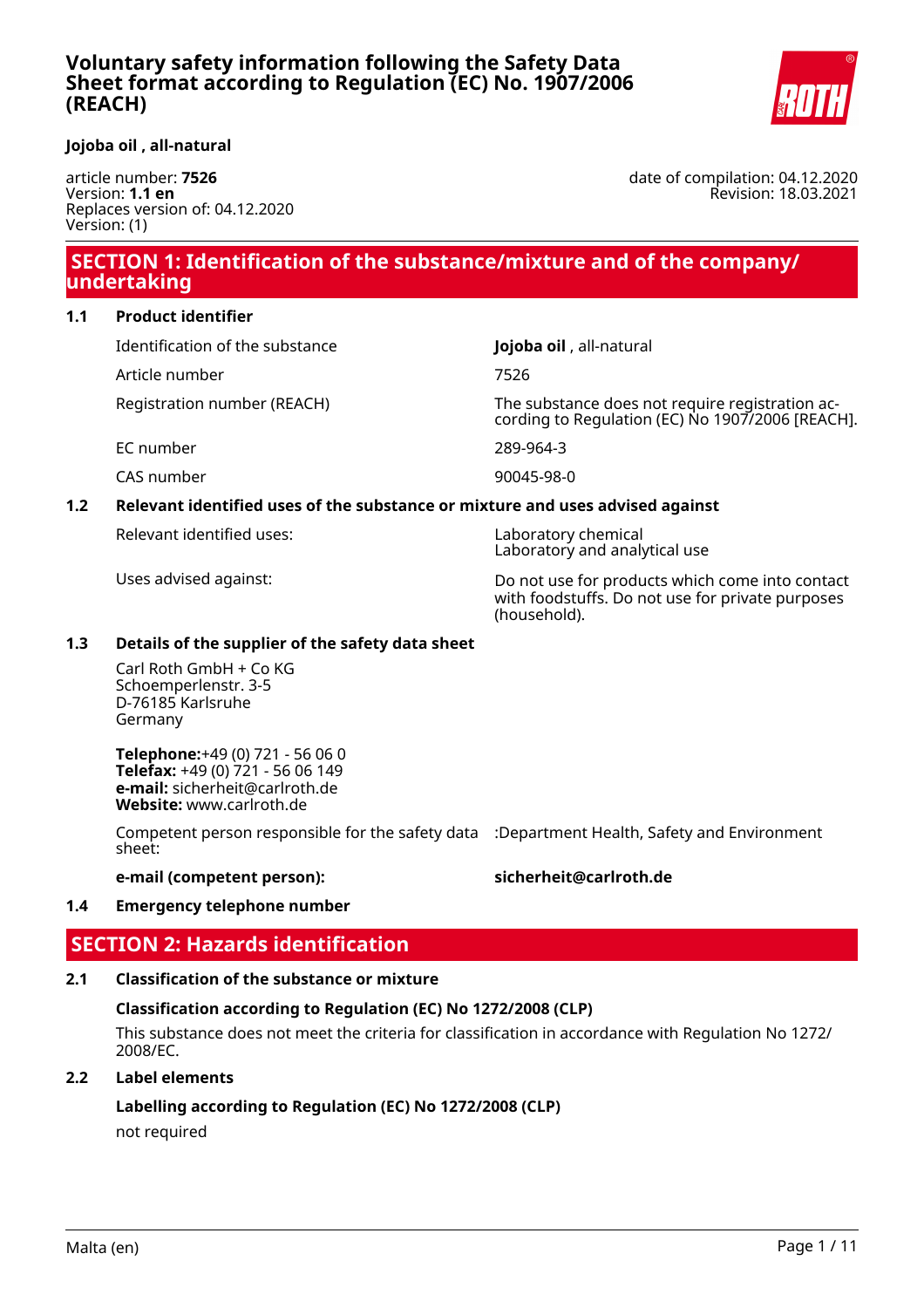

#### **Jojoba oil , all-natural**

article number: **7526**

#### **2.3 Other hazards**

#### **Results of PBT and vPvB assessment**

According to the results of its assessment, this substance is not a PBT or a vPvB.

## **SECTION 3: Composition/information on ingredients**

#### **3.1 Substances**

| Name of substance | Jojoba oil |  |
|-------------------|------------|--|
| CAS No            | 90045-98-0 |  |
| EC No             | 289-964-3  |  |

## **SECTION 4: First aid measures**

#### **4.1 Description of first aid measures**



#### **General notes**

No special measures are necessary.

#### **Following inhalation**

Provide fresh air.

#### **Following skin contact**

Rinse skin with water/shower.

#### **Following eye contact**

Rinse cautiously with water for several minutes.

#### **Following ingestion**

Rinse mouth. Call a doctor if you feel unwell.

**4.2 Most important symptoms and effects, both acute and delayed** Symptoms and effects are not known to date.

## **4.3 Indication of any immediate medical attention and special treatment needed** none

## **SECTION 5: Firefighting measures**

**5.1 Extinguishing media**



#### **Suitable extinguishing media**

co-ordinate firefighting measures to the fire surroundings water spray, dry extinguishing powder, BC-powder, carbon dioxide (CO<sub>2</sub>)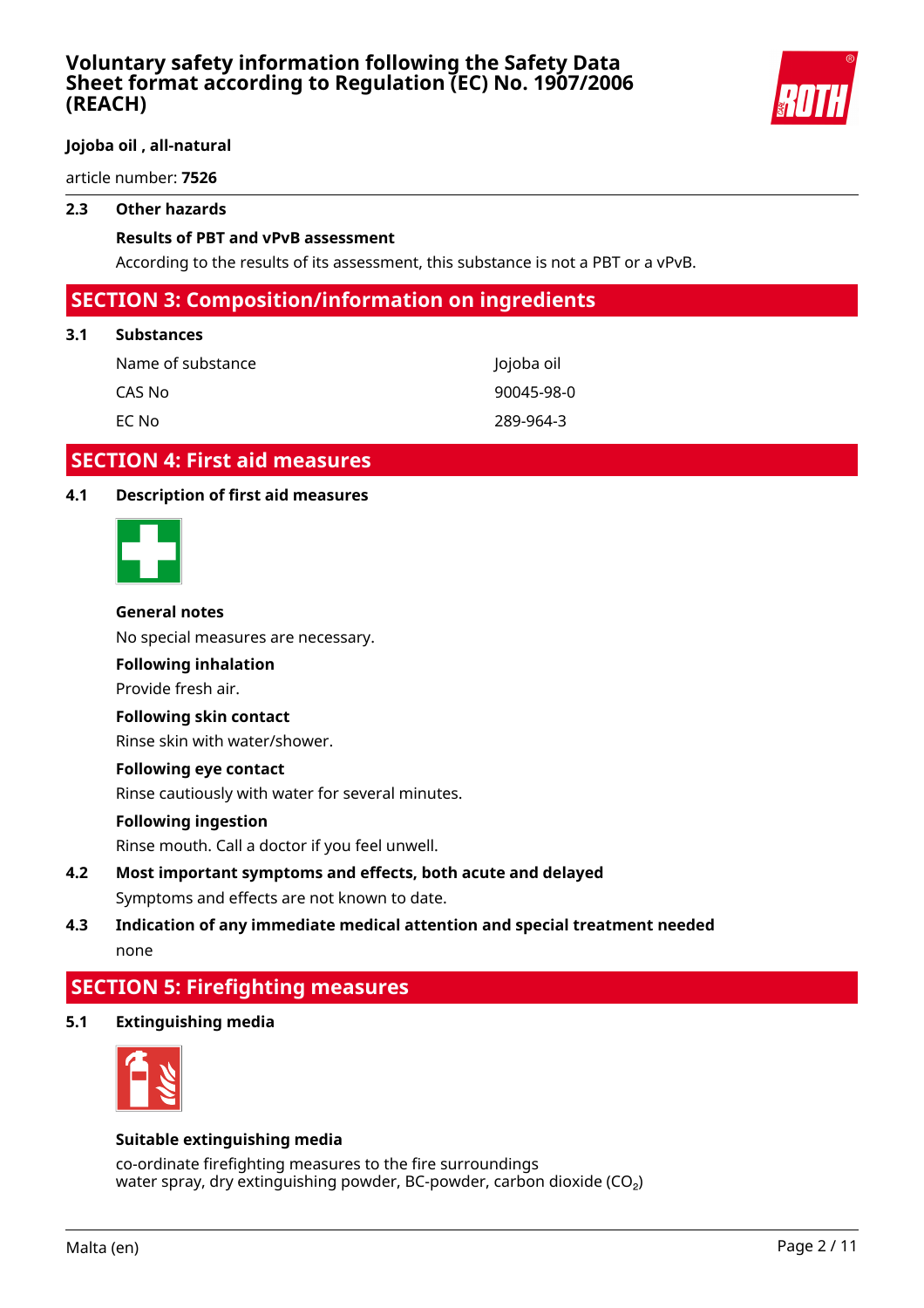

### **Jojoba oil , all-natural**

article number: **7526**

#### **Unsuitable extinguishing media**

water jet

# **5.2 Special hazards arising from the substance or mixture**

Combustible.

#### **Hazardous combustion products**

Carbon monoxide (CO), Carbon dioxide (CO<sub>2</sub>), May produce toxic fumes of carbon monoxide if burning.

#### **5.3 Advice for firefighters**

In case of fire and/or explosion do not breathe fumes. Fight fire with normal precautions from a reasonable distance. Wear self-contained breathing apparatus.

## **SECTION 6: Accidental release measures**

**6.1 Personal precautions, protective equipment and emergency procedures**



#### **For non-emergency personnel**

No special measures are necessary.

#### **6.2 Environmental precautions**

Keep away from drains, surface and ground water.

#### **6.3 Methods and material for containment and cleaning up**

#### **Advice on how to contain a spill**

Covering of drains.

#### **Other information relating to spills and releases**

Place in appropriate containers for disposal. Ventilate affected area.

#### **6.4 Reference to other sections**

Hazardous combustion products: see section 5. Personal protective equipment: see section 8. Incompatible materials: see section 10. Disposal considerations: see section 13.

## **SECTION 7: Handling and storage**

#### **7.1 Precautions for safe handling**

No special measures are necessary.

**Advice on general occupational hygiene**

Keep away from food, drink and animal feedingstuffs.

#### **7.2 Conditions for safe storage, including any incompatibilities**

Keep container tightly closed.

#### **Incompatible substances or mixtures**

Observe hints for combined storage.

#### **Consideration of other advice**

#### **Specific designs for storage rooms or vessels**

Recommended storage temperature: 15 – 25 °C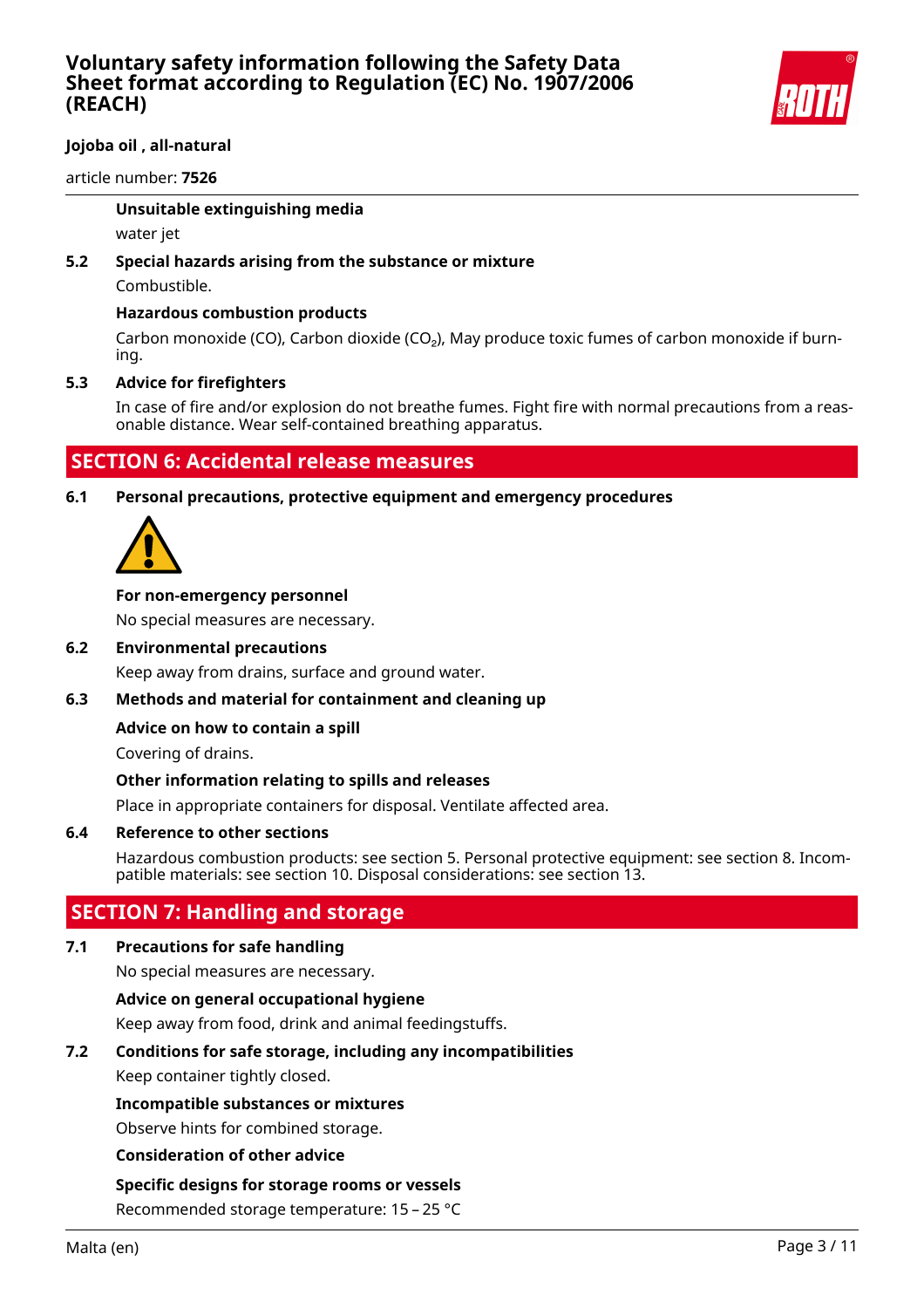

#### **Jojoba oil , all-natural**

article number: **7526**

#### **7.3 Specific end use(s)**

No information available.

## **SECTION 8: Exposure controls/personal protection**

#### **8.1 Control parameters**

**National limit values**

#### **Occupational exposure limit values (Workplace Exposure Limits)** Data are not available.

#### **8.2 Exposure controls**

#### **Individual protection measures (personal protective equipment)**

**Eye/face protection**



Use safety goggle with side protection.

#### **Skin protection**



#### **• hand protection**

Wear suitable gloves. Chemical protection gloves are suitable, which are tested according to EN 374.

#### **• type of material**

NBR (Nitrile rubber)

#### **• material thickness**

>0,11 mm

**• breakthrough times of the glove material**

>480 minutes (permeation: level 6)

#### **• other protection measures**

Take recovery periods for skin regeneration. Preventive skin protection (barrier creams/ointments) is recommended.

#### **Respiratory protection**



Respiratory protection necessary at: Aerosol or mist formation. Type: A (against organic gases and vapours with a boiling point of  $> 65$  °C, colour code: Brown). Usually no personal respirative protection necessary.

#### **Environmental exposure controls**

Keep away from drains, surface and ground water.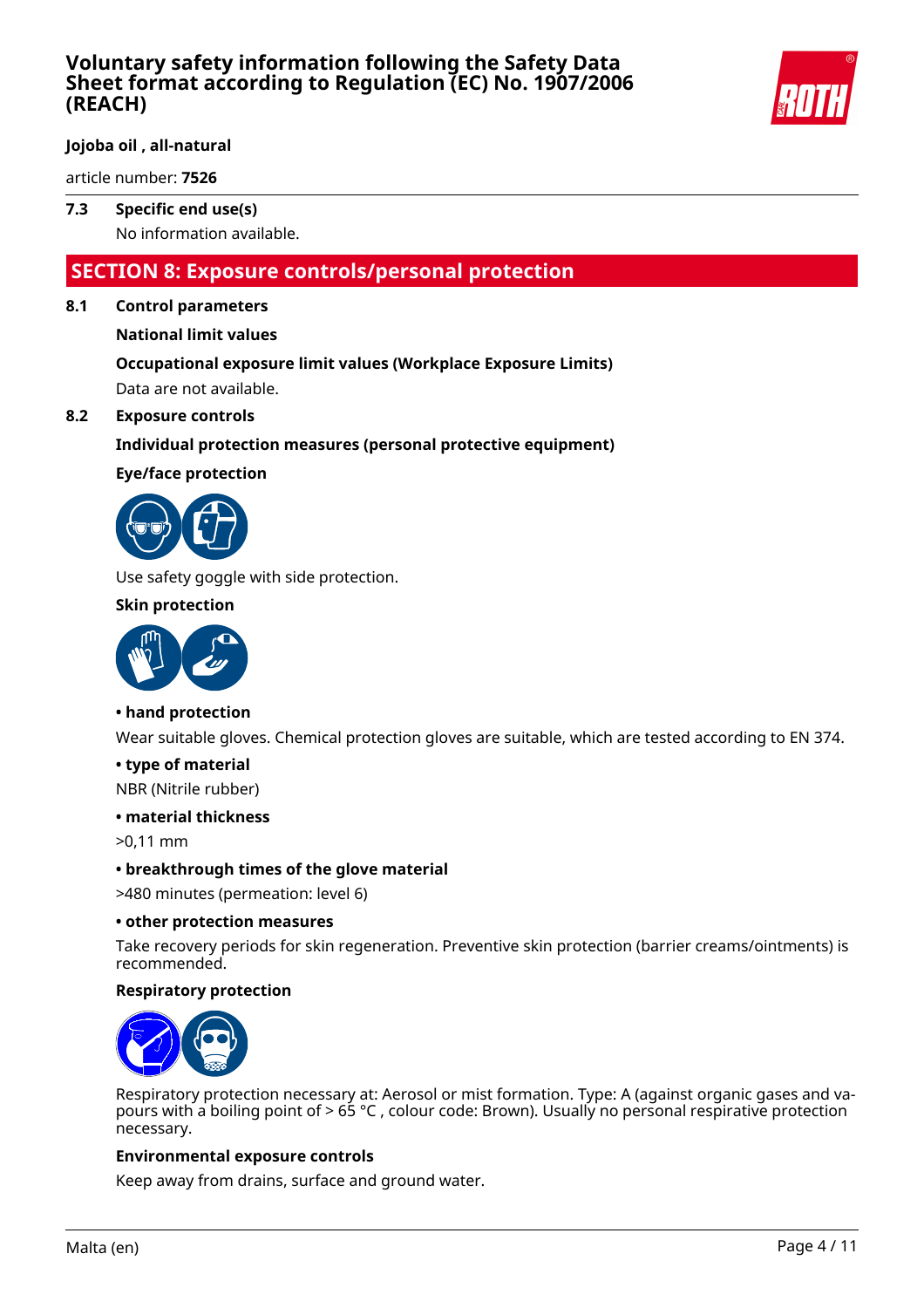

## **Jojoba oil , all-natural**

article number: **7526**

|     | <b>SECTION 9: Physical and chemical properties</b>          |                                                                |  |
|-----|-------------------------------------------------------------|----------------------------------------------------------------|--|
| 9.1 | Information on basic physical and chemical properties       |                                                                |  |
|     | Physical state                                              | liquid                                                         |  |
|     | Colour                                                      | clear - yellowish brown                                        |  |
|     | Odour                                                       | characteristic                                                 |  |
|     | Melting point/freezing point                                | not determined                                                 |  |
|     | Boiling point or initial boiling point and boiling<br>range | not determined                                                 |  |
|     | Flammability                                                | this material is combustible, but will not ignite<br>readily   |  |
|     | Lower and upper explosion limit                             | not determined                                                 |  |
|     | Flash point                                                 | >100 °C                                                        |  |
|     | Auto-ignition temperature                                   | not determined                                                 |  |
|     | Decomposition temperature                                   | not relevant                                                   |  |
|     | pH (value)                                                  | not determined                                                 |  |
|     | Kinematic viscosity                                         | not determined                                                 |  |
|     | Solubility(ies)                                             |                                                                |  |
|     | Water solubility                                            | (practically insoluble)                                        |  |
|     | Partition coefficient                                       |                                                                |  |
|     | Partition coefficient n-octanol/water (log value):          | this information is not available                              |  |
|     | Vapour pressure                                             | not determined                                                 |  |
|     | Density                                                     | 0,86 – 0,87 $9/_{cm^3}$ at 20 °C                               |  |
|     | Particle characteristics                                    | No data available.                                             |  |
|     | Other safety parameters                                     |                                                                |  |
|     | Oxidising properties                                        | none                                                           |  |
| 9.2 | <b>Other information</b>                                    |                                                                |  |
|     | Information with regard to physical hazard<br>classes:      | hazard classes acc. to GHS<br>(physical hazards): not relevant |  |
|     | Other safety characteristics:                               |                                                                |  |
|     | Refractive index                                            | 1,45 - 1,47 (20 °C)                                            |  |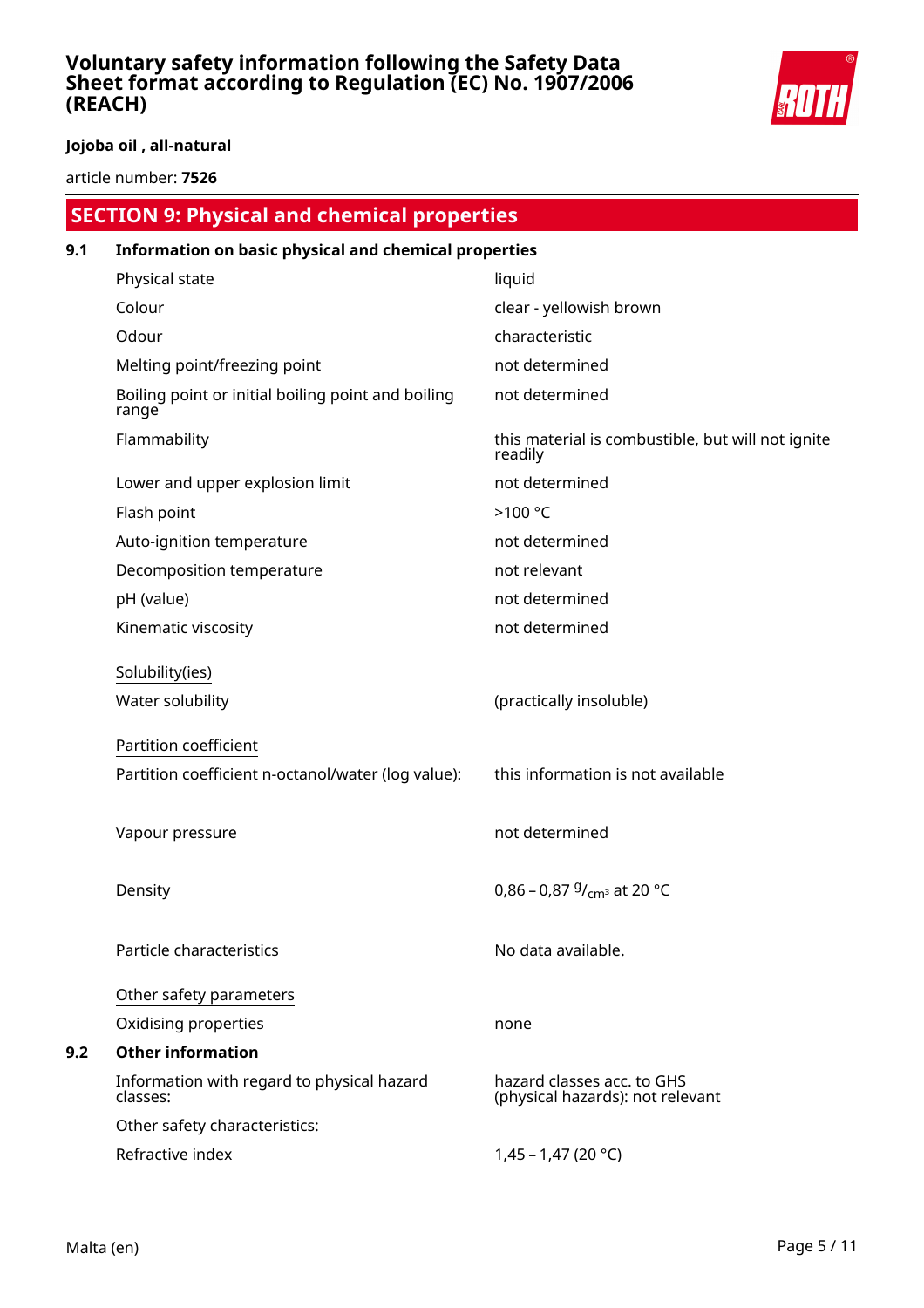

#### **Jojoba oil , all-natural**

article number: **7526**

## **SECTION 10: Stability and reactivity**

#### **10.1 Reactivity**

This material is not reactive under normal ambient conditions.

#### **If heated**

Vapours may form explosive mixtures with air.

#### **10.2 Chemical stability**

The material is stable under normal ambient and anticipated storage and handling conditions of temperature and pressure.

#### **10.3 Possibility of hazardous reactions**

**Violent reaction with:** strong oxidiser

#### **10.4 Conditions to avoid**

There are no specific conditions known which have to be avoided.

#### **10.5 Incompatible materials**

There is no additional information.

#### **10.6 Hazardous decomposition products**

Hazardous combustion products: see section 5.

## **SECTION 11: Toxicological information**

#### **11.1 Information on hazard classes as defined in Regulation (EC) No 1272/2008**

#### **Classification according to GHS (1272/2008/EC, CLP)**

This substance does not meet the criteria for classification in accordance with Regulation No 1272/ 2008/EC.

#### **Acute toxicity**

Shall not be classified as acutely toxic.

#### **Skin corrosion/irritation**

Shall not be classified as corrosive/irritant to skin.

#### **Serious eye damage/eye irritation**

Shall not be classified as seriously damaging to the eye or eye irritant.

#### **Respiratory or skin sensitisation**

Shall not be classified as a respiratory or skin sensitiser.

#### **Germ cell mutagenicity**

Shall not be classified as germ cell mutagenic.

#### **Carcinogenicity**

Shall not be classified as carcinogenic.

#### **Reproductive toxicity**

Shall not be classified as a reproductive toxicant.

#### **Specific target organ toxicity - single exposure**

Shall not be classified as a specific target organ toxicant (single exposure).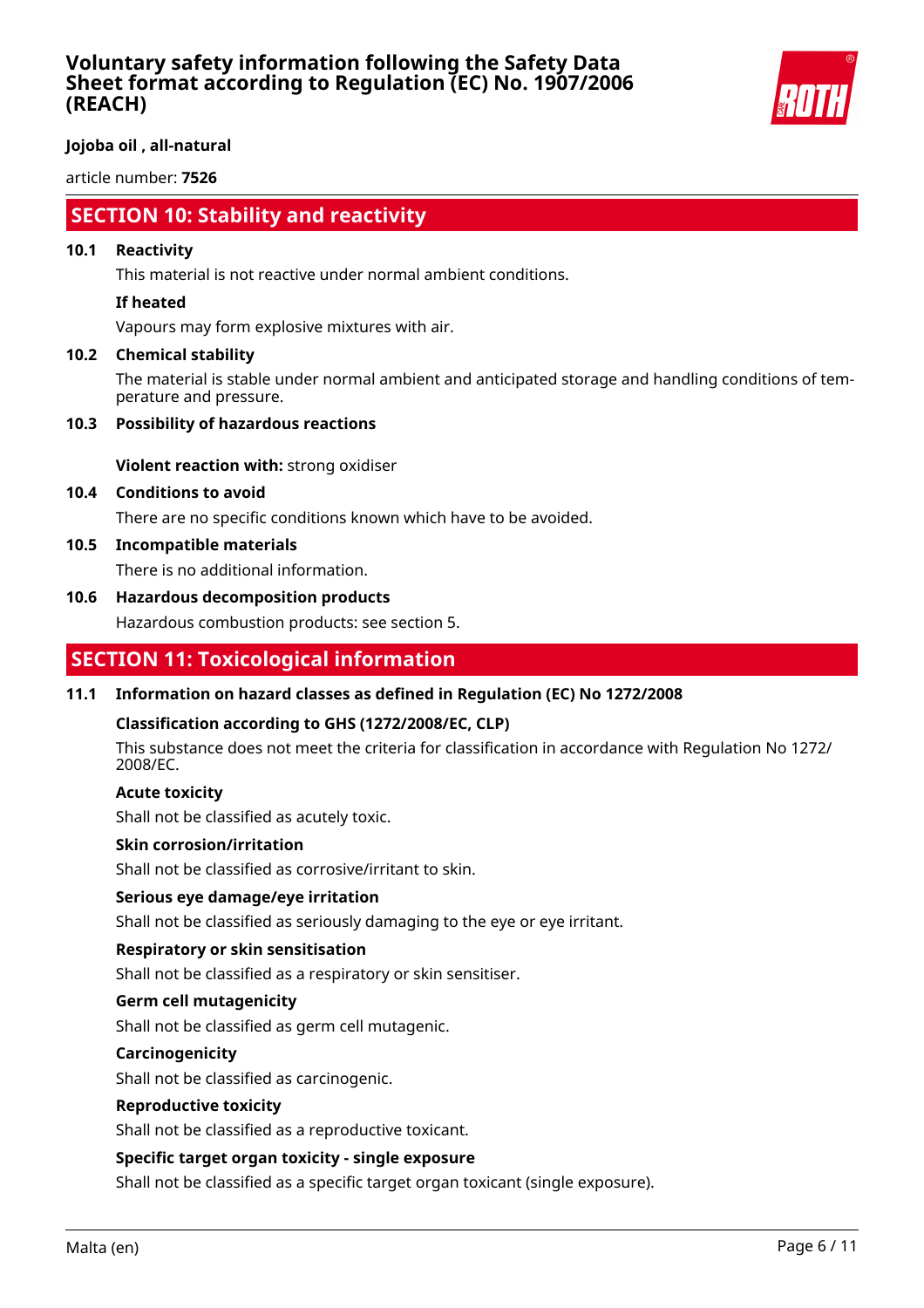

## **Jojoba oil , all-natural**

#### article number: **7526**

#### **Specific target organ toxicity - repeated exposure**

Shall not be classified as a specific target organ toxicant (repeated exposure).

#### **Aspiration hazard**

Shall not be classified as presenting an aspiration hazard.

#### **Symptoms related to the physical, chemical and toxicological characteristics**

#### **• If swallowed**

Data are not available.

#### **• If in eyes**

Data are not available.

#### **• If inhaled**

Data are not available.

#### **• If on skin**

Data are not available.

#### **• Other information**

Health effects are not known.

# **11.2 Endocrine disrupting properties**

Not listed.

#### **11.3 Information on other hazards** There is no additional information.

## **SECTION 12: Ecological information**

#### **12.1 Toxicity**

Shall not be classified as hazardous to the aquatic environment.

#### **Biodegradation**

Data are not available.

# **12.2 Process of degradability**

Data are not available.

- **12.3 Bioaccumulative potential** Data are not available.
- **12.4 Mobility in soil** Data are not available.
- **12.5 Results of PBT and vPvB assessment** Data are not available.
- **12.6 Endocrine disrupting properties** Not listed.
- **12.7 Other adverse effects** Data are not available.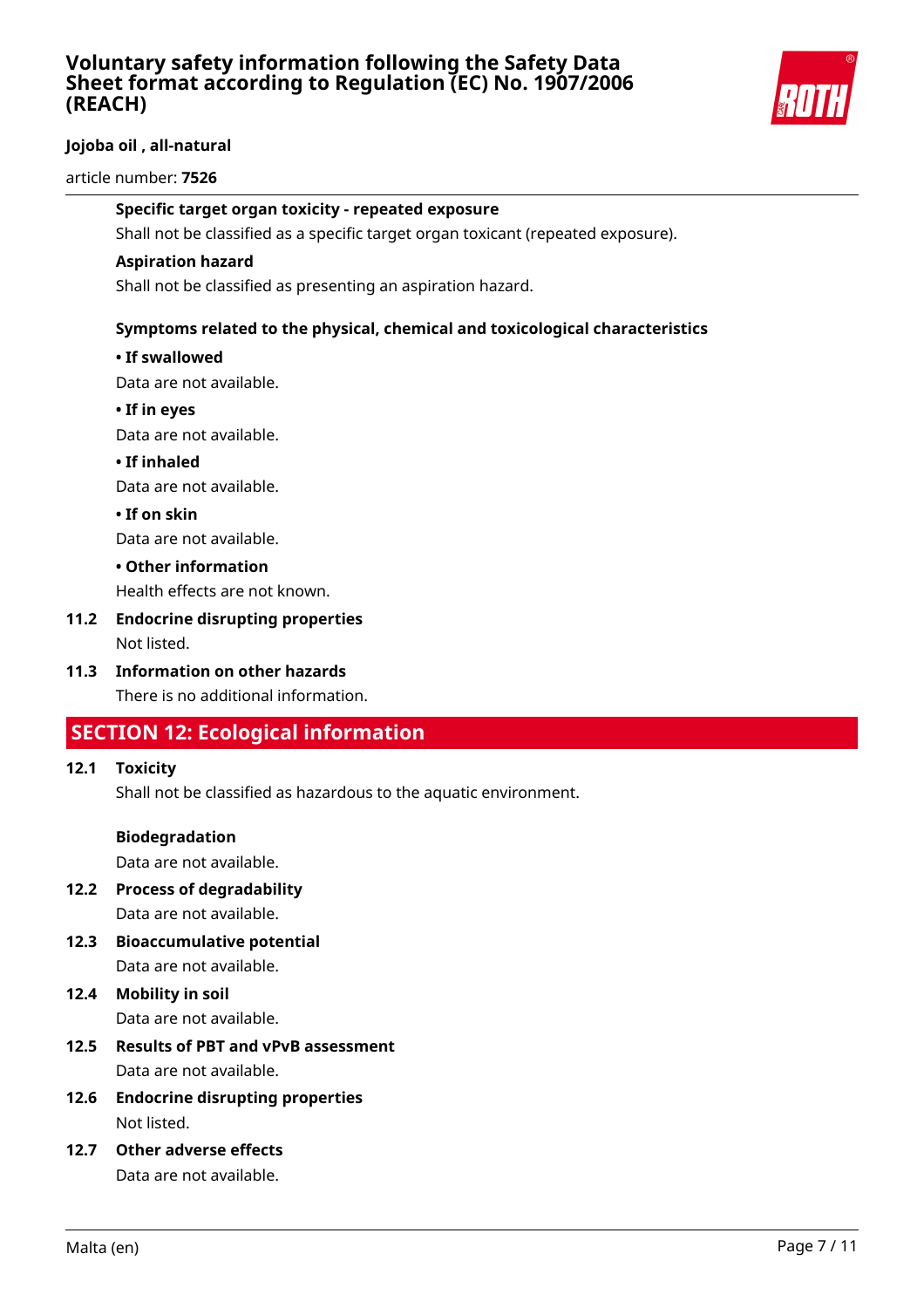

**Jojoba oil , all-natural**

article number: **7526**

## **SECTION 13: Disposal considerations**

#### **13.1 Waste treatment methods**



Consult the appropriate local waste disposal expert about waste disposal.

#### **Sewage disposal-relevant information**

Do not empty into drains.

#### **13.2 Relevant provisions relating to waste**

The allocation of waste identity numbers/waste descriptions must be carried out according to the EEC, specific to the industry and process. Waste catalogue ordinance (Germany).

#### **13.3 Remarks**

Waste shall be separated into the categories that can be handled separately by the local or national waste management facilities. Please consider the relevant national or regional provisions.

## **SECTION 14: Transport information**

**14.1 UN number or ID number not subject to transport regulations 14.2 UN proper shipping name** not assigned **14.3 Transport hazard class(es)** none **14.4 Packing group not assigned 14.5 Environmental hazards** non-environmentally hazardous acc. to the dangerous goods regulations

#### **14.6 Special precautions for user**

There is no additional information.

#### **14.7 Maritime transport in bulk according to IMO instruments**

The cargo is not intended to be carried in bulk.

#### **Information for each of the UN Model Regulations**

#### **Transport of dangerous goods by road, rail and inland waterway (ADR/RID/ADN) - Additional information**

not assigned

#### **International Maritime Dangerous Goods Code (IMDG) - Additional information** Not subject to IMDG.

## **International Civil Aviation Organization (ICAO-IATA/DGR) - Additional information** Not subject to ICAO-IATA.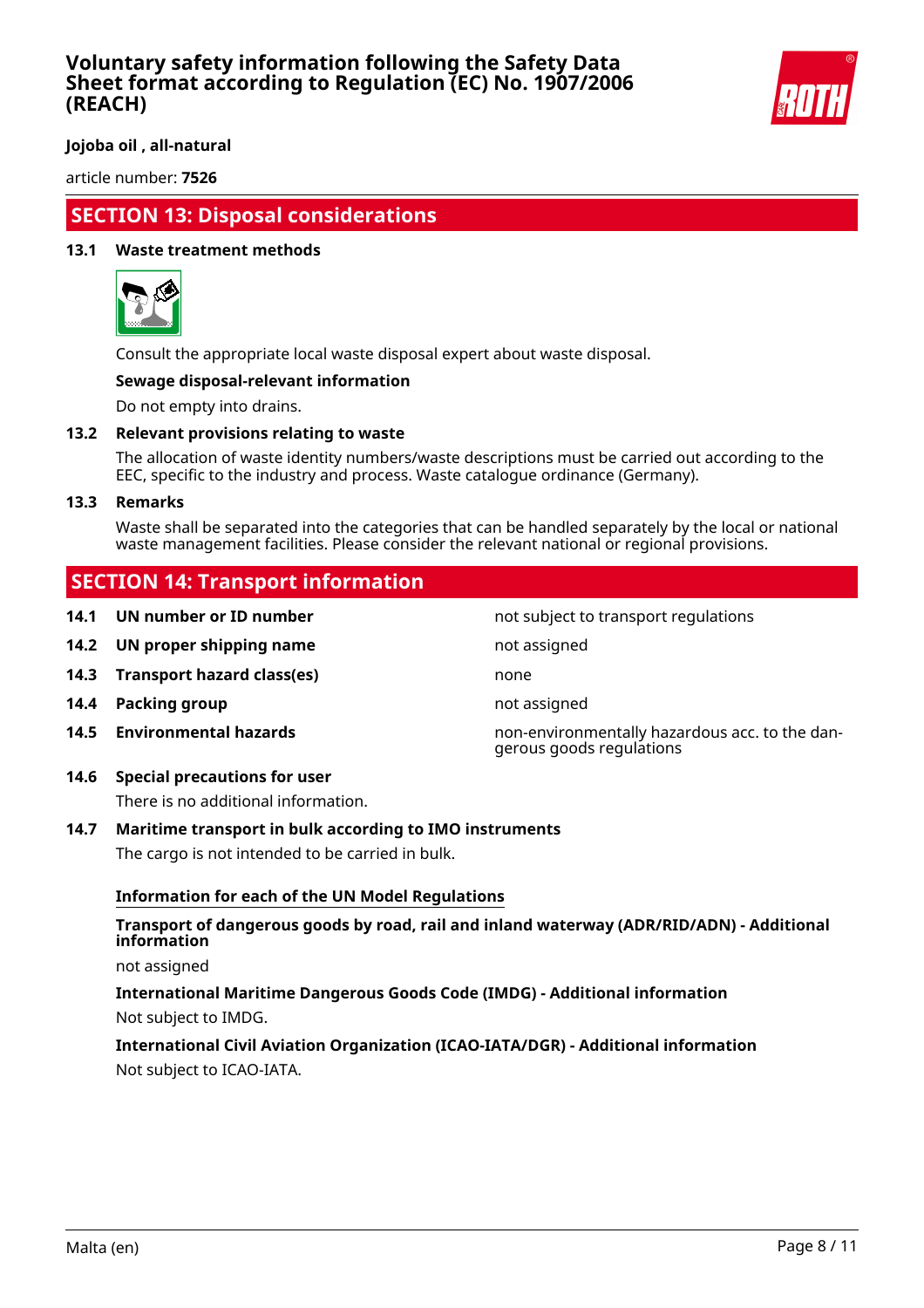

**Jojoba oil , all-natural**

article number: **7526**

## **SECTION 15: Regulatory information**

**15.1 Safety, health and environmental regulations/legislation specific for the substance or mixture Relevant provisions of the European Union (EU)**

**Restrictions according to REACH, Annex XVII**

not listed

**List of substances subject to authorisation (REACH, Annex XIV)/SVHC - candidate list** Not listed.

#### **Seveso Directive**

| 2012/18/EU (Seveso III) |                                              |                                                                                            |              |
|-------------------------|----------------------------------------------|--------------------------------------------------------------------------------------------|--------------|
| <b>No</b>               | <b>Dangerous substance/hazard categories</b> | Qualifying quantity (tonnes) for the application of lower and upper-tier re-<br>quirements | <b>Notes</b> |
|                         | not assigned                                 |                                                                                            |              |

#### **Deco-Paint Directive (2004/42/EC)**

| <b>VOC content</b> | 100 %<br>$\sim$<br>-<br>O/U |
|--------------------|-----------------------------|
|                    |                             |

#### **Directive on industrial emissions (VOCs, 2010/75/EU)**

| VOC content | 100 % |
|-------------|-------|
| VOC content | 8709/ |

#### **Directive 2011/65/EU on the restriction of the use of certain hazardous substances in electrical and electronic equipment (RoHS) - Annex II**

not listed

**Regulation 166/2006/EC concerning the establishment of a European Pollutant Release and Transfer Register (PRTR)**

not listed

**Water Framework Directive (WFD)**

not listed

**Regulation 98/2013/EU on the marketing and use of explosives precursors**

not listed

**Regulation 111/2005/EC laying down rules for the monitoring of trade between the Community and third countries in drug precursors**

not listed

**Regulation 1005/2009/EC on substances that deplete the ozone layer (ODS)**

not listed

#### **Regulation 649/2012/EU concerning the export and import of hazardous chemicals (PIC)**

not listed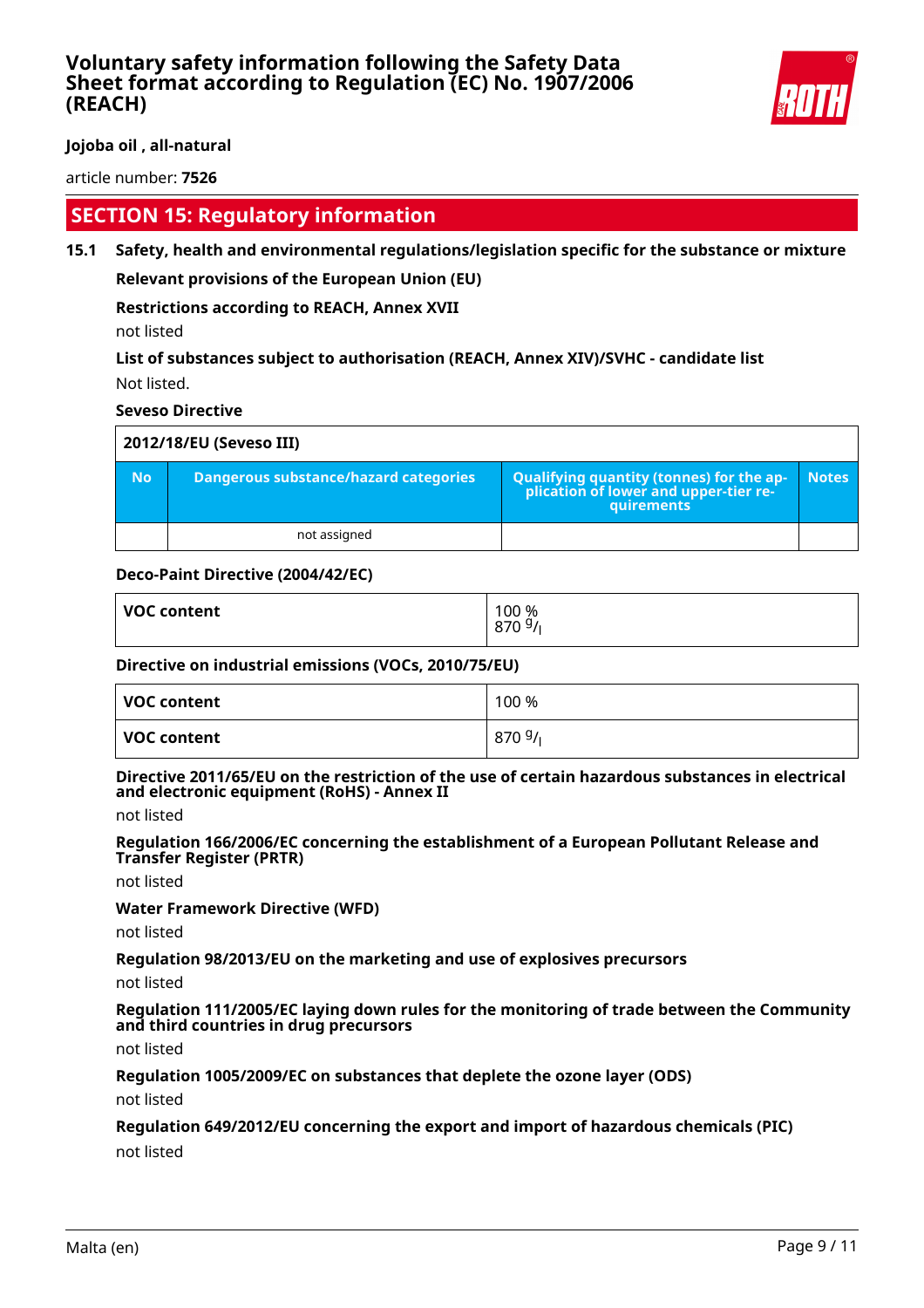

#### **Jojoba oil , all-natural**

article number: **7526**

| <b>National inventories</b> |                  |                     |
|-----------------------------|------------------|---------------------|
| <b>Country</b>              | <b>Inventory</b> | <b>Status</b>       |
| CN                          | <b>IECSC</b>     | substance is listed |
| EU                          | <b>ECSI</b>      | substance is listed |
| NZ                          | NZIoC            | substance is listed |
| TW                          | <b>TCSI</b>      | substance is listed |
| <b>Anand</b>                |                  |                     |

**Legen<br>ECSI<br>IECSC** ECSI EC Substance Inventory (EINECS, ELINCS, NLP) IECSC Inventory of Existing Chemical Substances Produced or Imported in China NZIoC New Zealand Inventory of Chemicals TCSI Taiwan Chemical Substance Inventory

#### **15.2 Chemical Safety Assessment**

No Chemical Safety Assessment has been carried out for this substance.

## **SECTION 16: Other information**

#### **Indication of changes (revised safety data sheet)**

Alignment to regulation: Regulation (EC) No. 1907/2006 (REACH), amended by 2020/878/EU

Restructuring: section 9, section 14

#### **Abbreviations and acronyms**

| Abbr.           | <b>Descriptions of used abbreviations</b>                                                                                                                                                                                       |
|-----------------|---------------------------------------------------------------------------------------------------------------------------------------------------------------------------------------------------------------------------------|
| <b>ADN</b>      | Accord européen relatif au transport international des marchandises dangereuses par voies de naviga-<br>tion intérieures (European Agreement concerning the International Carriage of Dangerous Goods by In-<br>land Waterways) |
| <b>ADR</b>      | Accord européen relatif au transport international des marchandises dangereuses par route (European<br>Agreement concerning the International Carriage of Dangerous Goods by Road)                                              |
| CAS             | Chemical Abstracts Service (service that maintains the most comprehensive list of chemical substances)                                                                                                                          |
| <b>CLP</b>      | Regulation (EC) No 1272/2008 on classification, labelling and packaging of substances and mixtures                                                                                                                              |
| <b>DGR</b>      | Dangerous Goods Regulations (see IATA/DGR)                                                                                                                                                                                      |
| EC No           | The EC Inventory (EINECS, ELINCS and the NLP-list) is the source for the seven-digit EC number, an identi-<br>fier of substances commercially available within the EU (European Union)                                          |
| <b>EINECS</b>   | European Inventory of Existing Commercial Chemical Substances                                                                                                                                                                   |
| <b>ELINCS</b>   | European List of Notified Chemical Substances                                                                                                                                                                                   |
| <b>GHS</b>      | "Globally Harmonized System of Classification and Labelling of Chemicals" developed by the United Na-<br>tions                                                                                                                  |
| <b>IATA</b>     | <b>International Air Transport Association</b>                                                                                                                                                                                  |
| <b>IATA/DGR</b> | Dangerous Goods Regulations (DGR) for the air transport (IATA)                                                                                                                                                                  |
| <b>ICAO</b>     | International Civil Aviation Organization                                                                                                                                                                                       |
| <b>IMDG</b>     | International Maritime Dangerous Goods Code                                                                                                                                                                                     |
| <b>NLP</b>      | No-Longer Polymer                                                                                                                                                                                                               |
| PBT             | Persistent, Bioaccumulative and Toxic                                                                                                                                                                                           |